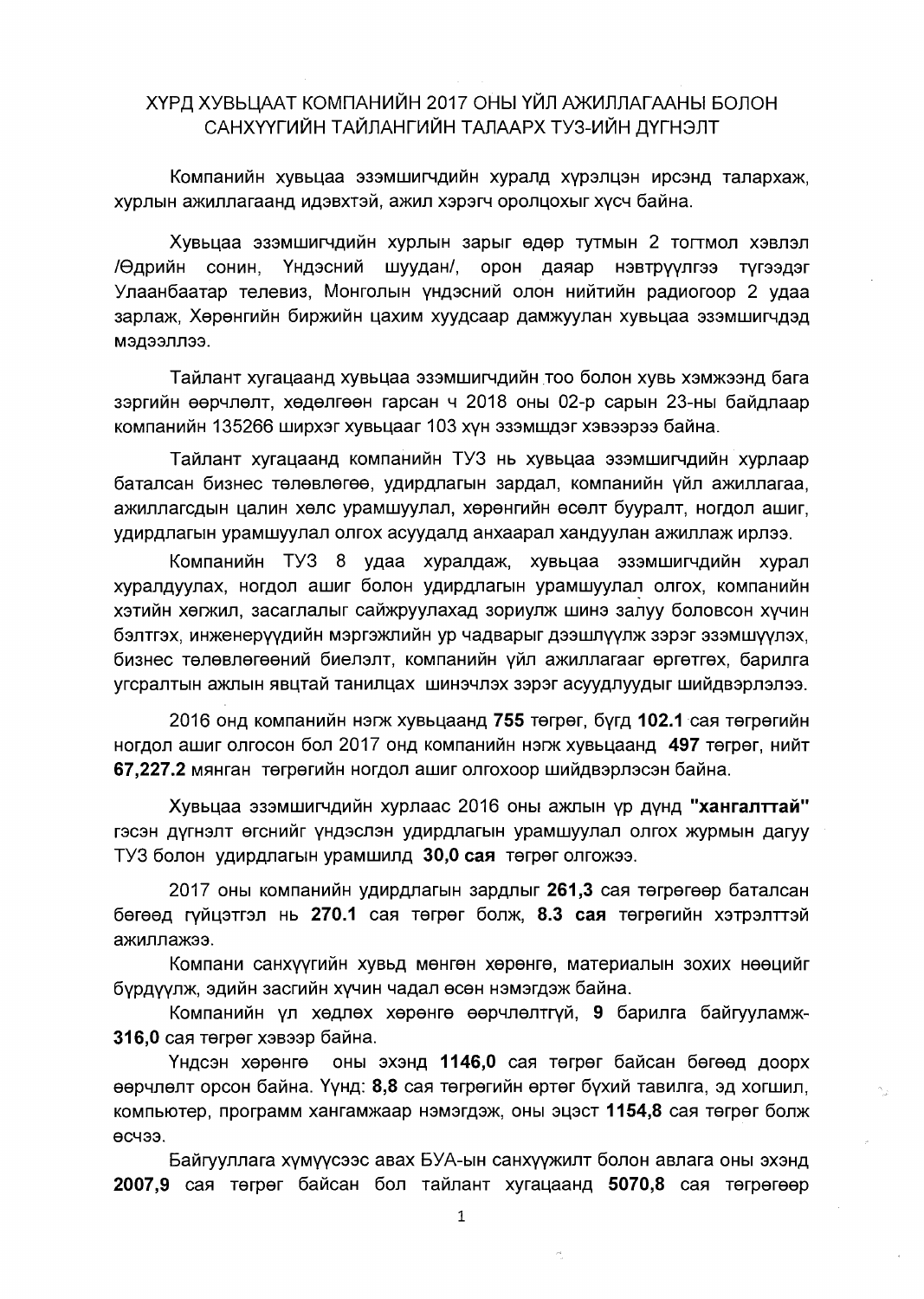нэмэгдэж, 4502,1 сая төгрөгөөр буурч, оны эцэст авлага 2576,6 сая төгрөг болж, авлага 568,7 сая төгрөгөөр өссөн байна.

Мөн байгуулллага хүмүүст өгөх өглөг оны эхэнд 480,6 сая төгрөг байсан бол тайлант хугацаанд 727,9 сая төгрөгөөр нэмэгдэж, 837,0 сая төгрөгөөр буурч, оны эцэст 371,5 сая төгрөг болж өглөг 109,1 сая төгрөгөөр буурсан байна.

Бид өнгөрсөн онд 3 тэрбум 896 сая төгрөгийн БУА гүйцэтгэж, 3 тэрбум 562 сая төгрөгний зардал гаргаж, 334.0 сая төгрөгийн ашигтай, 1 төгрөгний БУА-ыг 91.4 мөнгөөр гүйцэтгэж, барилга үгсралтын хүвьд 8.6% ашигтай ажиллажээ.

Компанийн нийт борлуулалт 2017 онд 4 тэрбум 691,8 сая төгрөг бөгөөд татварын өмнөх ашиг 780,3 сая төгрөг, үүнээс цэвэр ашиг 611.1 сая төгрөг байна.

Энэ онд улсын төсөвт төлөх НӨАТ, аж ахуйн нэгжийн ашгийн татвар, хүн амын орлогын татвар, үл хөдлөх хөрөнгийн, газрын, тээврийн хэрэгслийн татварт 152 сая төгрөг, мөн нийгмийн даатгалын шимтгэлд 143,9 сая төгрөг төлж, улсын татварын өмнө хүлээсэн үүргээ бүрэн биелүүлсэн байна.

Бид Монгол улсад Цахилгаан сантехник угсралтын мэргэжлийн байгууллага үүсч хөгжсөний 80 жилийн ойг өнгөрсөн онд амжилттай тэмдэглэн өнгөрүүлж, 80 жилийн түүхээ багтаасан дурсамж номоо бүтээлээ.

2017 онд мөнгөн хөрөнгийн ашиглалт, банкны хүүг нэмэгдүүлэх болон авлага, өглөгийг барагдуулах буюу эдийн засгийн үр ашгийг дээшлүүлэхэд амжилттай ажилласан байна.

Компанийн ашиглалтгүй буюу илүүдэлтэй ажлын байруудыг түрээсээр ажиллуулж, 2017 онд 133,2 сая төгрөгийн түрээсийн орлого оруулсан нь өнгөрсөн оныхоос 44,4 сая төгрөгөөр өссөн байна..

2016 онд ажлыг нь бүрэн хийж, ашиглалтад өгсөн хэд хэдэн томоохон барилгын санхүүжилтын 980,5 сая төгрөг одоо хүртэл олгогдоогүй, хэдийд олгох нь тодорхойгүй байна. Үүнд:

-Баруун-Уртын Элит хорооллын инженерийн шугам сулжээ -804.9 сая  $\bar{\mathbf{F}}$ 

-1-р хороолол Орбитын чиглэлийн цэвэр усны шугамын эх үүсвэрийн хаалттай дэд өртөөний тэжээлийн кабель шугам-175,6 сая төгрөг

Компанийн үйл ажиллагаа, эдийн засгийн үзүүлэлт, 2017 оны бизнес төлөвлөгөөний биелэлт, ТУЗ-ийн үйл ажиллагаа тогтворжсон зэргээс харахад компанийн ТУЗ, гүйцэтгэх удирдлагын үйл ажиллагааг хэвийн явагдаж, үүргээ биелүүлж ажилласан гэж үзэж байна.

2018 онд компанийн зорилтот үйл ажиллагааны бизнес төлөвлөгөөний төслийг боловсруулсан. Энэ оны ажлын ерөнхий чиглэл, зорилго дараах байдалтай байна. Үүнд:

2018 онд Бизнес төлөвлөгөөгөөр 7,268 тэрбум төгрөгийн борлуулалт, 667,3 сая төгрөгийн ашигтай байхаар төлөвлөсөн.

 $\overline{2}$